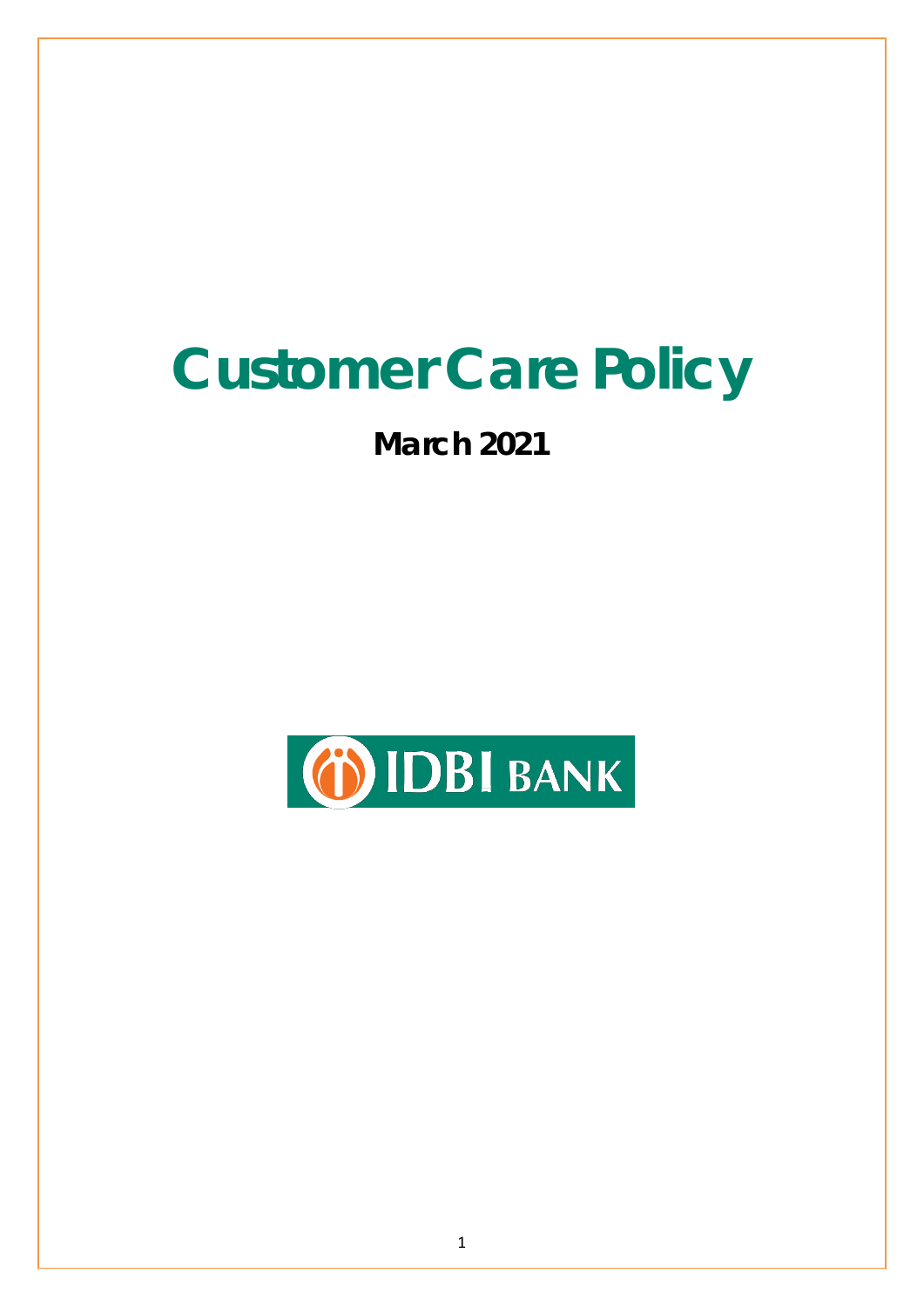#### **Background**

The Reserve Bank of India (RBI), on May 26, 2010, had set up a Committee on Customer Service, under the Chairmanship of Shri M. Damodaran. Many recommendations were given by the Committee with a view to improve the standards of service in Banks and to bring in a transparent and fair system for dealing with customers, which would result in uniform and high service standards across the Banking Industry. The Committee had submitted its report to RBI (August 03, 2011), which had directed Banks to implement those recommendations accepted by them. One of the recommendations was that Banks should have a Customer Care Policy.

Accordingly, in line with the recommendations of the Damodaran Committee, the Bank had formulated Customer Care Policy and the policy has been further revised in light of RBI's Circular on strengthening Grievance Redress Mechanism in Banks**,** as also keeping in view practices of select Peer Banks.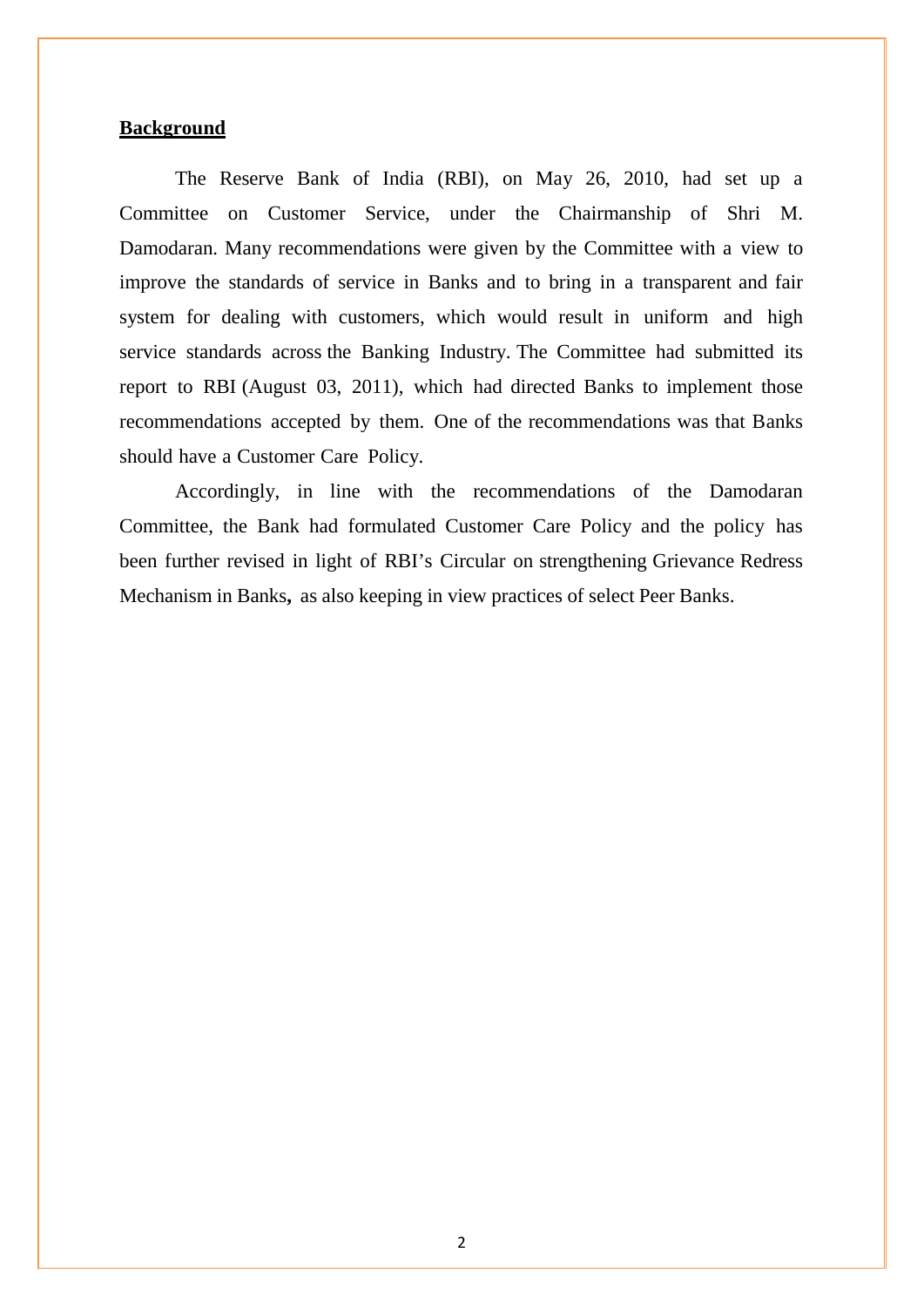### **Index**

| S.No.          | <b>Particulars</b>                               | Page        |
|----------------|--------------------------------------------------|-------------|
|                |                                                  | No.         |
|                | Introduction                                     | 4           |
| 2              | Aims and Objectives                              | 4           |
| 3              | Scope                                            | 4           |
| $\overline{4}$ | <b>Policy Framework</b>                          | 5           |
| 5              | <b>Review of Policy Framework</b>                | 8           |
| 6              | Employee Recruitment/Training / Education around | $\mathbf Q$ |
|                | <b>Customer Service</b>                          |             |
|                | <b>Customer Education</b>                        | 10          |
| 8              | Safe Banking                                     | 10          |
| 9              | <b>Customer Protection</b>                       |             |
|                | <b>Customer Grievance Redressal</b>              |             |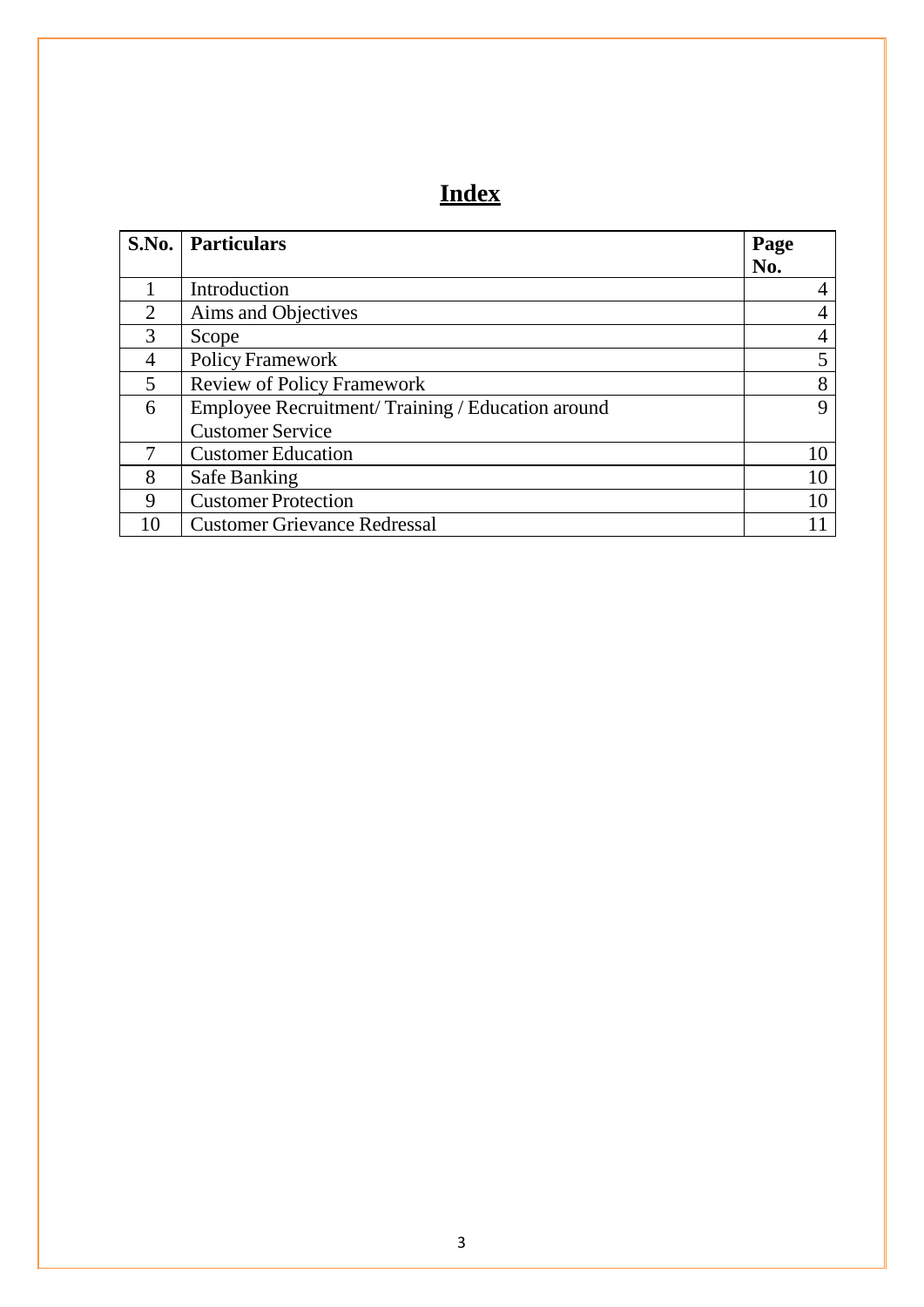#### **1. Introduction**

The success of any organization, particularly of a service-oriented organization like a Bank depends on the quality of service offered to customers. Customers seek a Bank for the efficient and prompt service offered to them. As the customers are the biggest stakeholders for the Bank, the Vision Statement of the Bank "to be the most preferred and trusted Bank enhancing value for all stakeholders", truly reflects the commitment of the Bank to enhance value to the customers by effective and efficient service delivery.

Towards this, the Mission statement of the Bank, inter alia, incorporates:

- $\triangleright$  Delighting customers with our excellent service and comprehensive suite of best-in- class financial solutions;
- Deploying world class technology, systems and processes to improve business efficiency and exceed customers' expectations;
- $\triangleright$  Encouraging a positive, dynamic and performance-driven work culture to nurture employees, grow them and build a passionate and committed work force.

#### **2. Aims and Objectives**

In our endeavour to provide the best services to our customers, the Bank has formulated its Customer Care Policy. The policy guidelines aim to assist the staff in rendering high-quality customer service consistently and to continually improve its services.

The objective of this policy is to highlight the quality standards to be adopted by the Bank for rendering high-quality customer service.

#### **3. Scope**

This policy is applicable across all branches / businesses and customer segments of the Bank, and is to be read in tandem/auto-correlated with the changes/modifications that may be advised by RBI and / or by any regulator and / or by the Bank from time to time.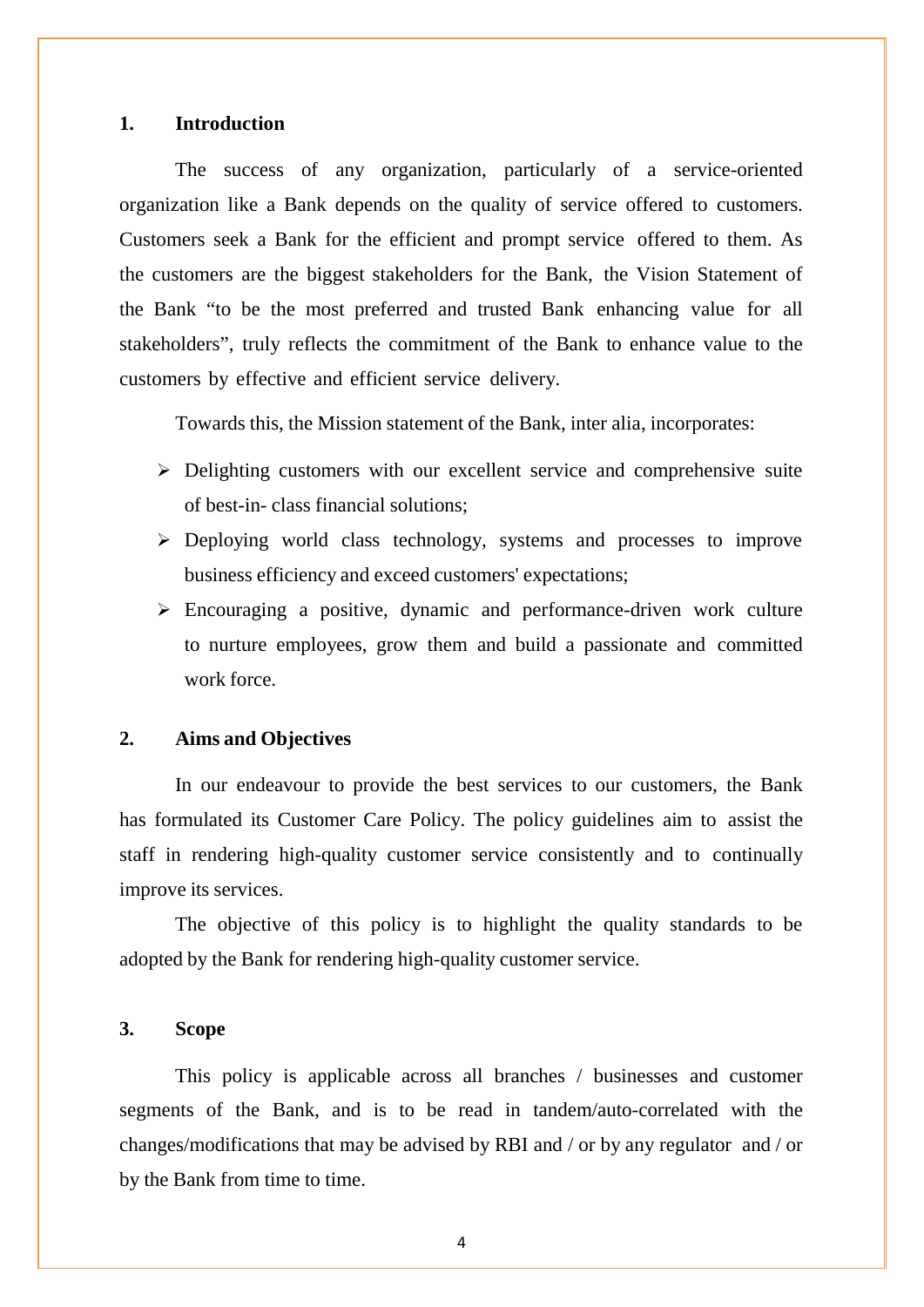The Policy may be reviewed annually or earlier if required.

This policy applies to all products and services offered by the Bank across all the channels. Complete information on the products and services offered by the Bank are available at all the Bank's branches and hosted on the Bank's website www.idbibank.in**.**

#### **4. Policy Framework**

In line with the Master Circular on Customer Service issued by the Reserve Bank of India and various Model Policies issued by the Indian Banks' Association (IBA), from time to time our Bank has already formulated and adopted various policies viz.:

- (i) **Cheque Collection Policy\*** This policy covers all relevant aspects of collection process. Further the policy clearly provides for liability of the Bank by way of payment of interest when there is a delay in collection of cheques as against the standards set by the Bank.
- (ii) **Compensation Policy\*** This policy details the guidelines whereby the Bank compensates a customer for any financial loss that he might incur on account of any deficiency in service / omission / commission directly attributable to the Bank.
- (iii) **IDBI Bank Deposit Policy\*** The policy document recognizes the rights of depositors and aims at dissemination of information with regard to various aspects of deposits viz. acceptance of deposits, conduct and operations of various deposits accounts, payment of interest on various deposit accounts, closure of deposit accounts etc. for the benefit of customers.
- (iv) **Grievance Redressal Policy\*** This policy document aims at providing prompt and efficient redressal across Bank's Customer touch point Channels and minimizing instances of customer complaints through proper service delivery and review mechanism.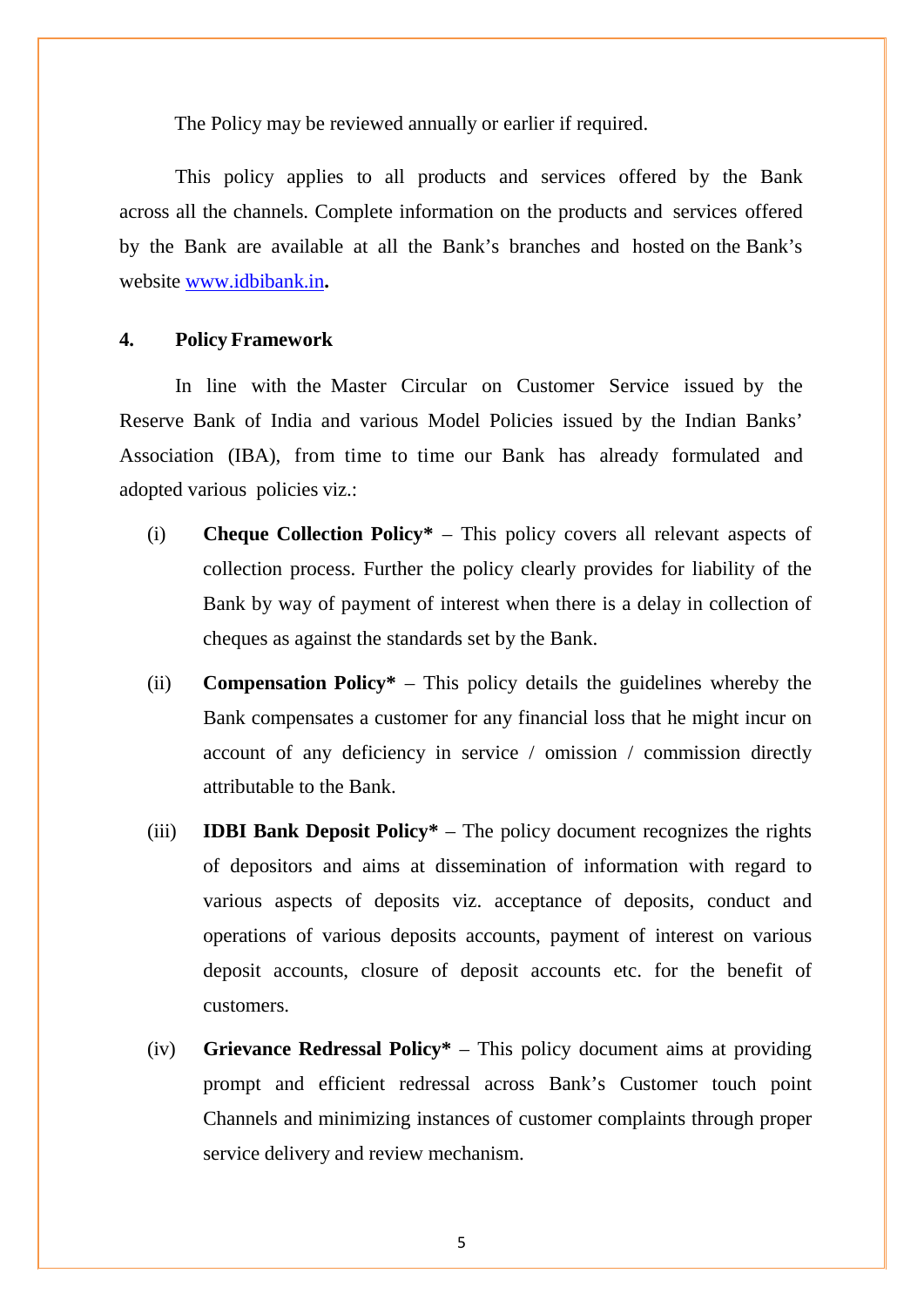- (v) **Customer Rights Policy\*** The policy aims to enable the Customer to know before or during a relationship, his/ her rights and responsibilities in his/ her dealings with the Bank, ensure that the staff at all levels in the Bank are aware of the policy of the Bank in this regard, so that dealings with the Customers are uniform across geography & types of customers and are based on transparent standards/procedures and educate customers about their rights.
- (vi) **Customer Severance Policy** This policy gives the rights and responsibilities of the Customer and Bank, should there be a severance of relationship between the Bank and the Customer
- (vii) **In-operative accounts and unclaimed deposits policy** Providing framework for Classification of Unclaimed Deposits, finding whereabouts of the customer Grievance Redressal Mechanism for quick resolution of Complaints, Monitoring of transactions in such accounts, record keeping and Periodic Review of such accounts, guidelines with regards to transfer of unclaimed deposit amount to Depositor Education & Awareness Fund (DEAF) of RBI etc.
- (viii) **Operational Procedure for Settlement of claims of deceased depositors –** This operating procedure aims at providing a speedy resolution to the claimants/ legal heir(s) of a deceased Depositor/ Locker Hirer/ Safe Deposit custody holder
- (ix) **Unauthorized Electronic Banking transaction policy\* –** This policy aims at having a system whereby the Bank compensates a customer for any Unauthorized Electronic Banking transactions in line with the instructions of RBI. It also enables the Customer to know before or during a relationship, his rights and responsibilities in matters relating to 'Electronic Banking Transactions' so that the customer can take informed decision in this regard.
- (x) **Policy on Collection of Dues and Repossession of Security\*** This policy aims at recovery of dues in the event of default and is not aimed at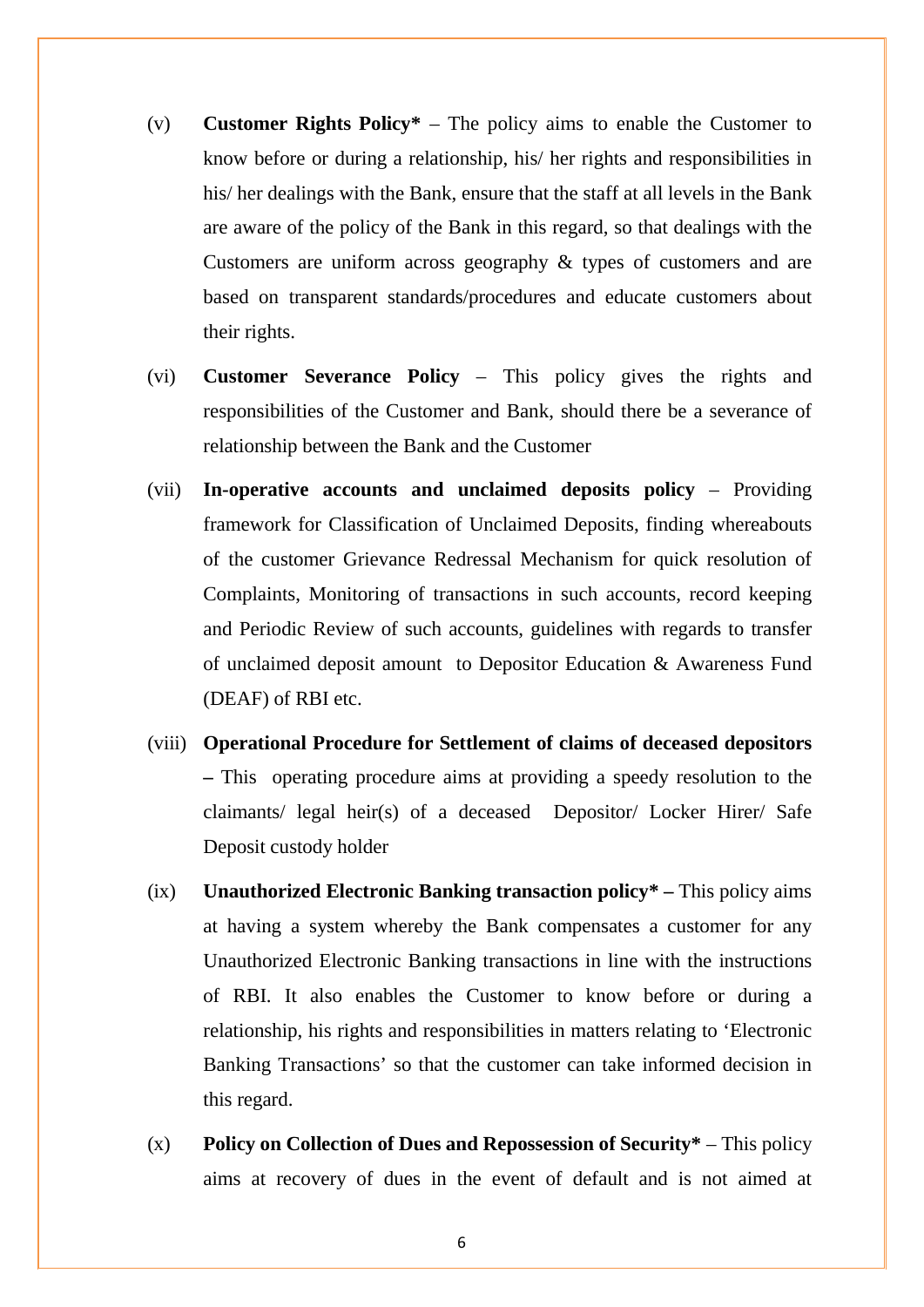whimsical deprivation of the property. The policy recognizes fairness and transparency in repossession, valuation and realization of security. All the practices adopted by the Bank for follow up and recovery of dues and repossession of security will be in consonance with the law.

- (xi) **Door-Step Banking Policy for Senior Citizens and Differently-abled Persons\* –** This policy details the various services offered to Senior Citizens & Differently abled customer at their door-step and the guidelines and processes related to the same.
- (xii) **KYC & AML Policy** The policy aims at laying down a framework to prevent the Bank from being used intentionally or unintentionally, by criminal elements for money laundering or financing of terrorist activities by opening accounts in anonymous/ fictitious/ benami names. It also lays down process and controls for detecting and reporting suspicious activities and enables the Bank to understand financial dealings of customers to enable prudent risk management.
- (xiii) **Fair Practices Code for Lending\***  This Code is a voluntary code adopted by our Bank, With a view to setting out Fair Lending Practices in a transparent manner. It is based on Fair Practices Code for Lenders guidelines issued by Reserve Bank of India (RBI)
- (xiv) **Citizen's Charter\***  This charter highlights IDBI Bank's commitments towards the customer satisfaction, thus ensuring accountability and responsibility amongst its officials. It promotes fair Banking practices and gives information in respect of various activities relating to customer service.
- (xv) **Code ofBank's Commitment –BCSBI Codes\*** These codes have been formulated by the Banking Codes and standards Board of India (BCSBI). The Bank on account of being a member of the BCSBI is in compliance with the codes i.e. (i) Code of Banks commitment to Customers and (ii) Code of Bank's Commitment to MSMEs.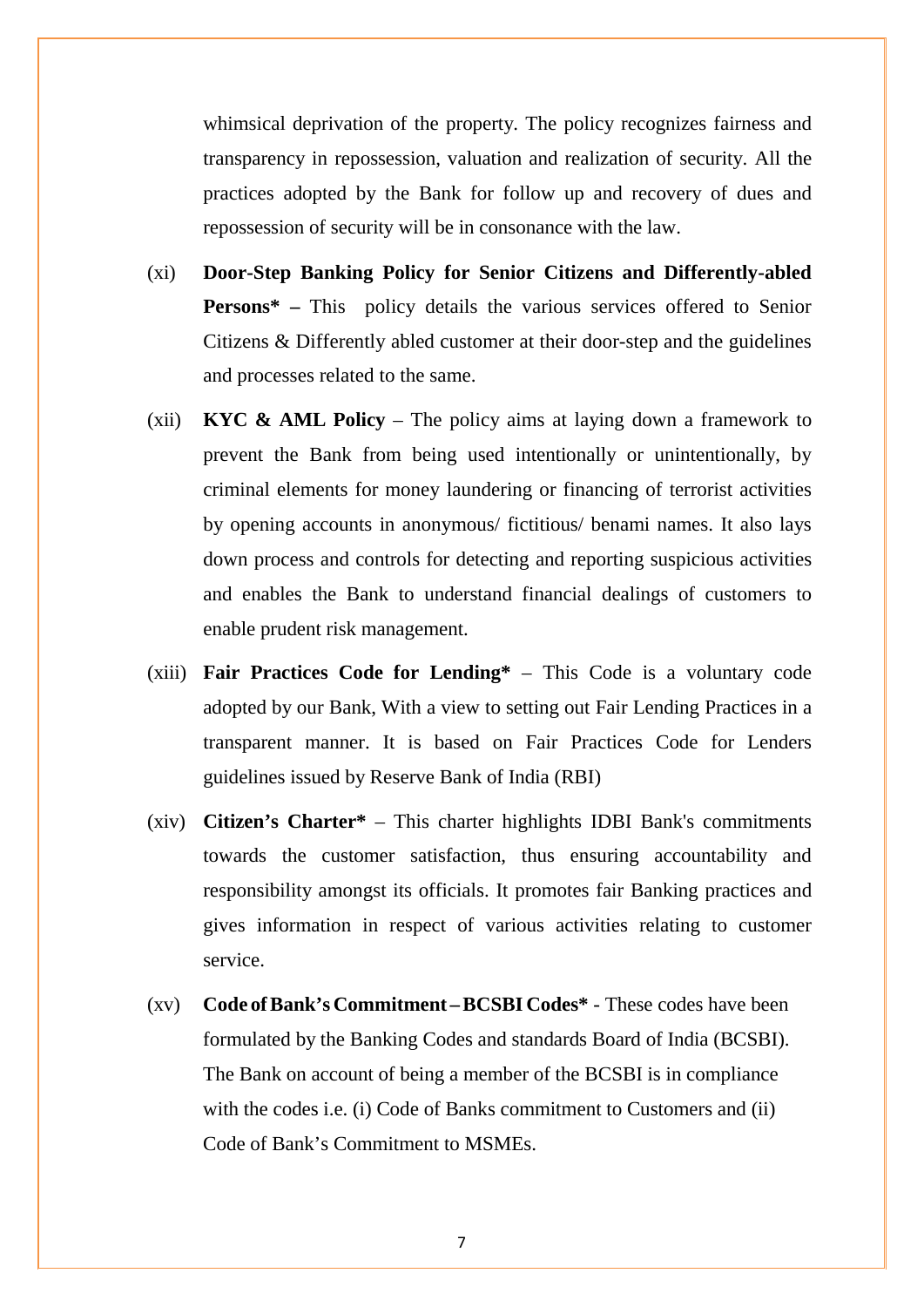- (xvi) **Coverage of deposits under the insurance scheme offered by Deposit Insurance and Credit Guarantee Corporation of India (DICGC)** – This scheme outlines that depositors in a bank are insured up to a certain amount for both principal and interest amount held by them in the same right and same capacity as on the date of liquidation/cancellation of bank's license or the date on which the scheme of amalgamation/ merger/ reconstruction comes into force.
- (xvii) **Internal Ombudsman Scheme** The 'Internal Ombudsman Scheme 2018' is introduced by Reserve Bank of India with the objective of enabling and ensuring a proper and speedy resolution of complaints of Bank customers at the Bank level by an independent apex level authority within the Bank

\* *These policies/ documents are available for customers on the Banks website [www.idbibank.in](http://www.idbibank.in/) at Customer Care > Customer Education > Regulatory Disclosures. The physical copy is also available at all the branches of the Bank.*

These policies detail the guidelines for dealing with the customer service requirements under relevant situations and towards ensuring fair treatment to all the segments of customers (including the needs of special sections like senior citizens, differentially-abled customers etc.) in all dealings/interactions with the Bank. All such policies are being reviewed periodically.

The Bank shall ensure that these policies are further detailed in the form of operational guidelines/ procedures, as applicable, and communicated to all the staff to facilitate superior service to customers.

#### **5. Review of Policy Framework**

The Bank has constituted Customer Service Committee of the Board (CSCB), which reviews major areas of customer grievances and measures taken to improve customer service. The Standing Committee on Customer Service (SCCS) has been constituted which evaluates the feedback on quality of customer service and would be responsible to ensure that all regulatory instructions regarding customer service are followed by the Bank.

Branch Level Customer Service Committee (BLCSC) has also been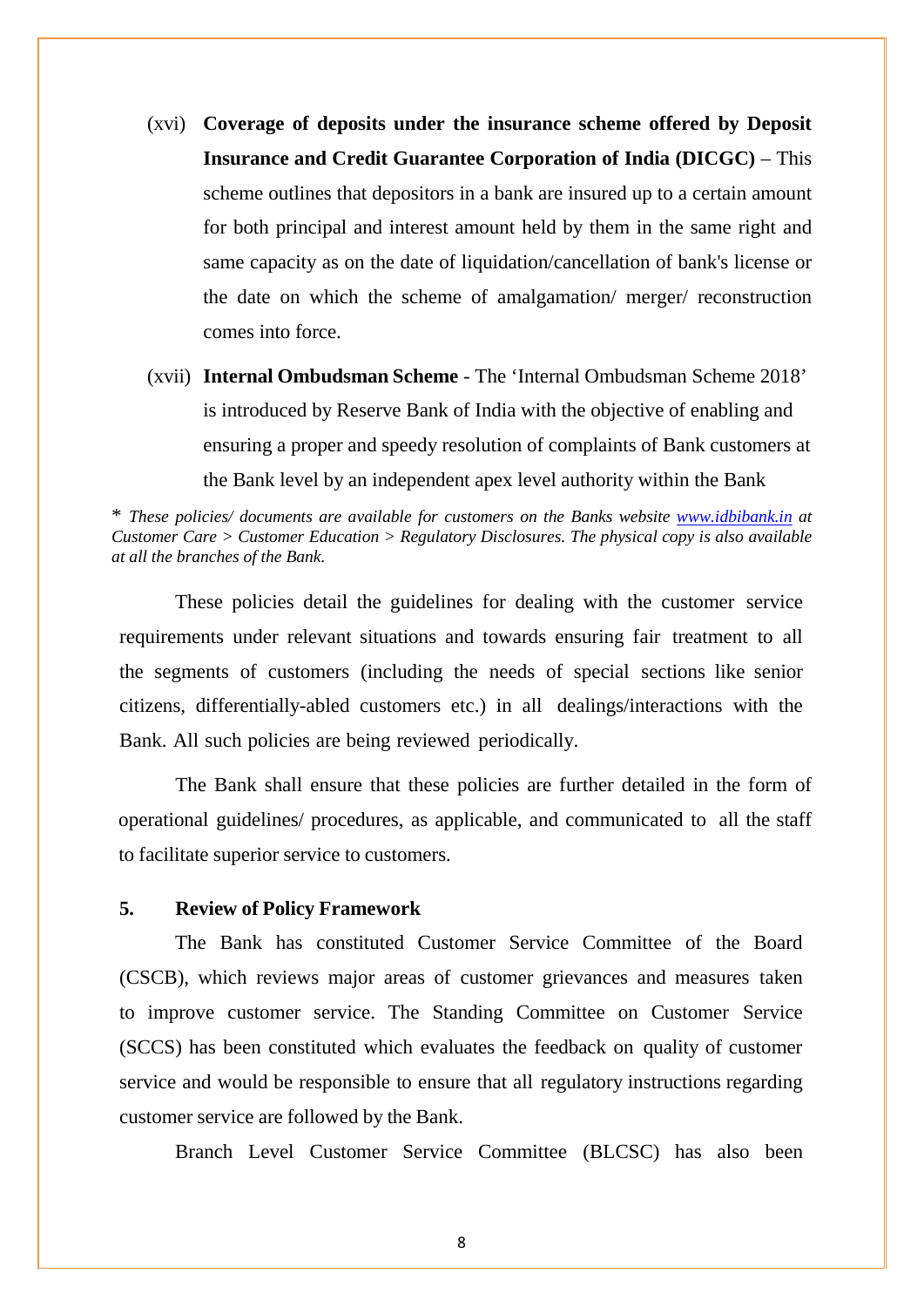constituted at all branches and provides a forum for direct interaction with a cross section of branch customers. Accordingly, BLCSC meetings are held on 15<sup>th</sup> of every month (on next working day, if  $15<sup>th</sup>$  happens to be a holiday).

The internal inspection / audit of the Bank will address attributes on customer service and complaints management to give due representation to these elements in the final audit report.

The Bank shall strive towards implementation of the code of Bank's commitment to Customers and Medium and Small Enterprise (MSE) issued by the Banking Code and Standards Board of India (BCSBI) and shall provide thrust towards awareness of the Code. Bank shall also ensure comprehensive review of the code implementation to keep up the commitment to the Bank's customers.

#### **6. Employee Recruitment/ Training / Education around Customer Service**

- a) The Bank ensures that during the personal interview conducted for the recruitment, the interview panel assesses the candidates on general attitude, behaviour, communication skills, customer orientation skills and relationship management skill, in addition to subject matter knowledge.
- b) The Bank takes steps to ensure that the staff manning positions in the Customer Service Departments/Public Dealings in the Bank receive training so that customer's expectation from the Bank are met and efforts are made to provide best customer service**.** The customer complaints and service related issues are professionally handled so that there is no cause for customer dissatisfaction.
- c) The Bank has been providing dedicated customer service excellence programmes for its employees handling customer service in branches, besides training all officers in customer care/ service.
- d) The Bank also has developed online training modules on Customer Service for training its staff.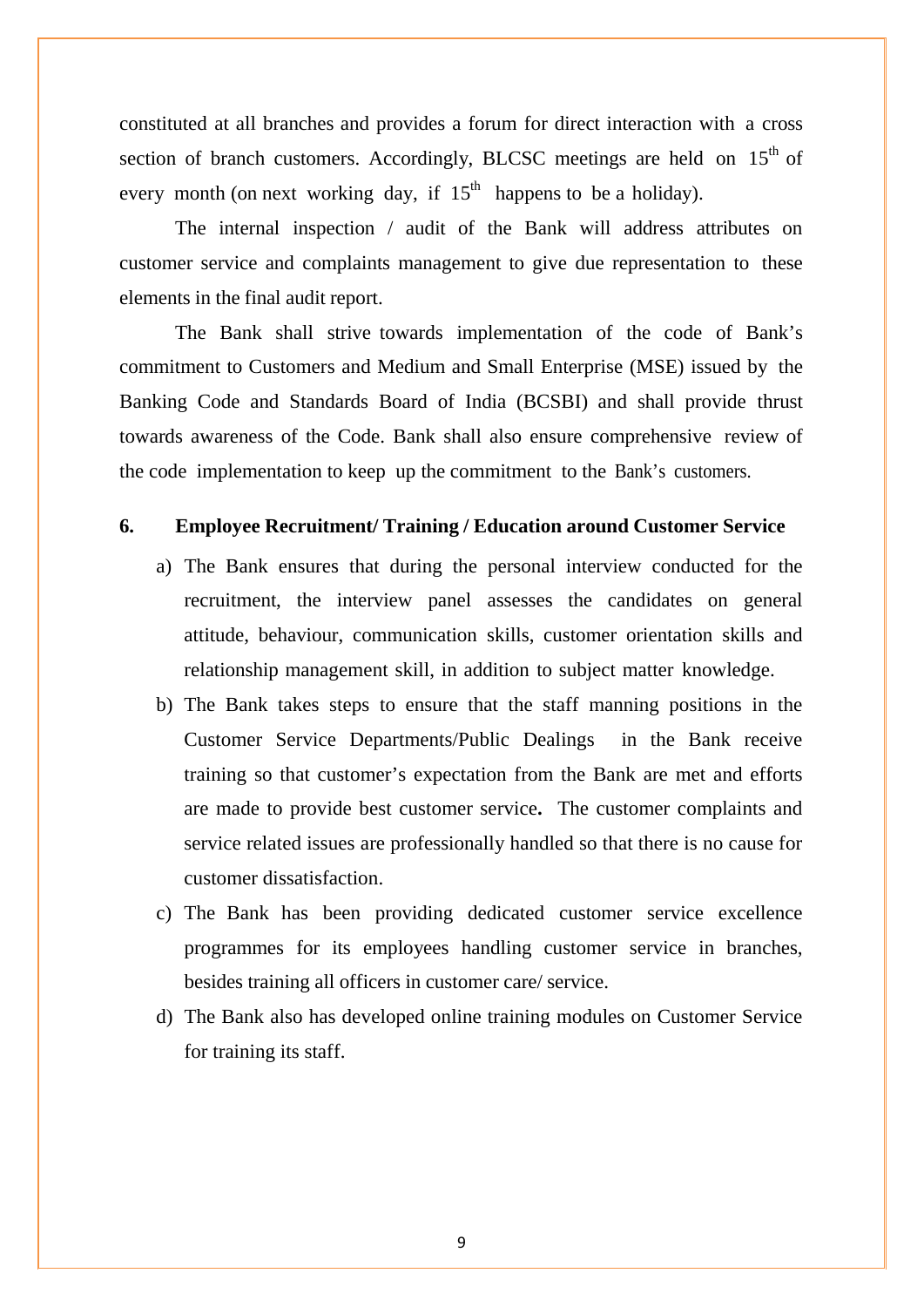#### **7. Customer Education**

The Bank shall strive to create awareness among customers on financial education through different mediums and technology and shall cover key segments of customers across geographies. The Bank shall adopt various approaches to proliferate financial literacy as part of a larger corporate strategy. The Bank shall give special impetus to educate customers in the use of technology in banking especially with regard to not sharing account credentials to third party and not to fall prey to unwanted SMS or Tele-Calls or mails from third parties.

#### **8. Safe Banking**

The Bank is committed to provide the customers safe and secure onlinebanking as well as traditional-banking. The Bank has adopted several measures to enhance the security of customers' funds and protection of their account. IDBI Bank's "Do's and Don'ts of Banking", hosted on the Bank's website www.idbibank.in**,** sets out simple steps the customers can take to ensure that their money and personal details are safe and secure. Further Bank also periodically sends SMSs and e-mails to the registered mobile number/ e-mail ids of the customers for Safe Banking.

#### **9. Customer Protection**

The Bank has embraced the following measures for Customer Protection:

- $\triangleright$  Formulated Customers Right Policy; which spells out the rights of the customer and the responsibilities of the Bank.
- Adopted Fair Practices Codes for Lending; which inter-alia covers general principles on adequate disclosures on the terms and conditions of a loan.
- Member of Banking Codes and Standards Board of India (BCSBI)

Apart from the above, the Bank regularly sends informative mails and advisories to the customers for protection of their account against unauthorized transaction. Further, in case of any unauthorized transaction, the same may be reported to the Bank through any one the channels viz. Phone Banking, Branch, Website, Email, etc.

It may be noted that, the rights and obligations of the customer for reporting